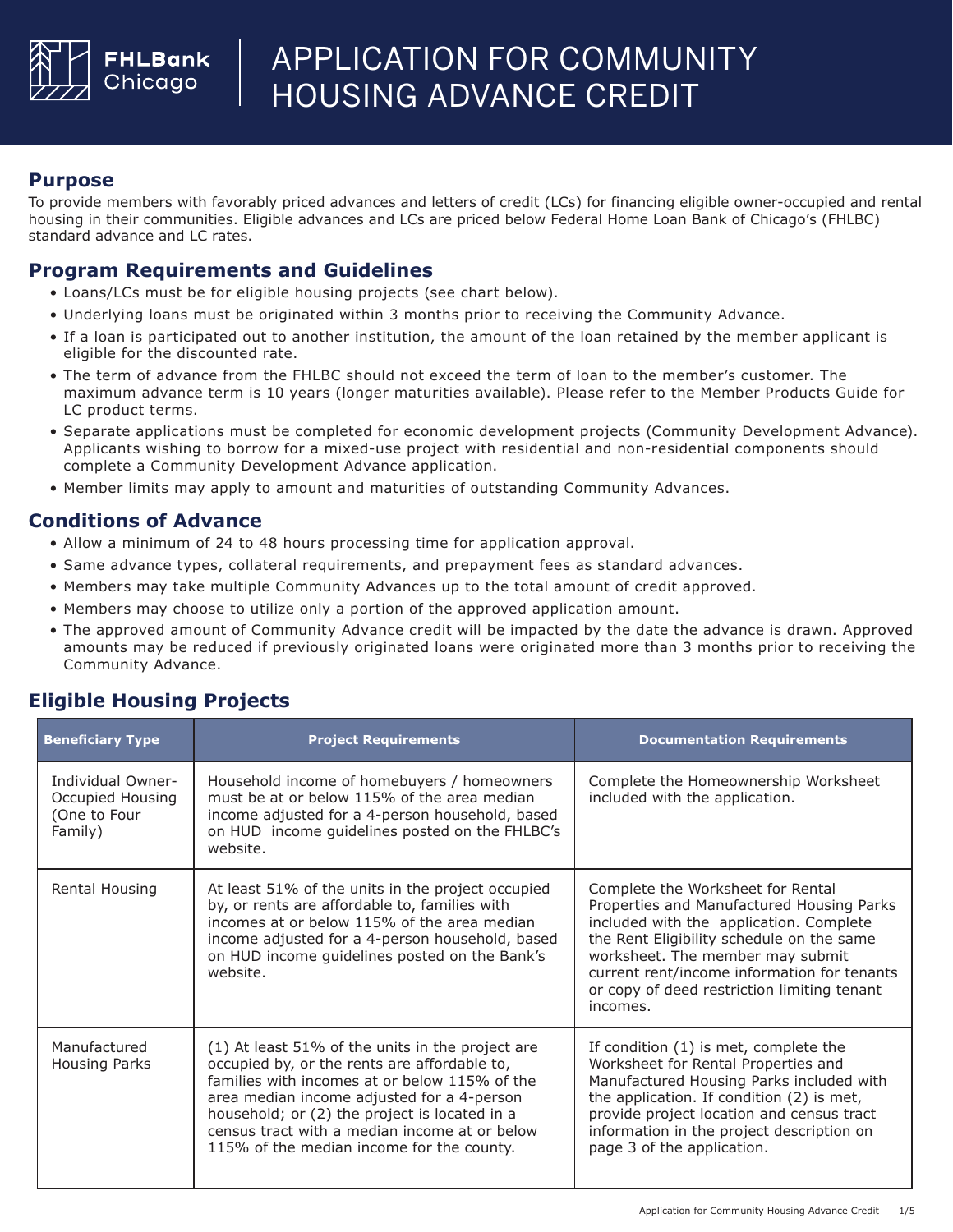

### **1. General Information**

| <b>2. Credit Information</b>                                                                                       |                                                                                                     |
|--------------------------------------------------------------------------------------------------------------------|-----------------------------------------------------------------------------------------------------|
| <b>Advance</b>                                                                                                     |                                                                                                     |
| Credit Type (Please check one)                                                                                     |                                                                                                     |
| $\Box$ Advance – Project Specific or Loans to be Originated $\Box$ Advance – Portfolio Funding (Previous 3 Months) |                                                                                                     |
|                                                                                                                    |                                                                                                     |
|                                                                                                                    |                                                                                                     |
|                                                                                                                    |                                                                                                     |
| <b>Letters of Credit</b>                                                                                           |                                                                                                     |
| Credit Type (Please check one)                                                                                     |                                                                                                     |
| □ Letter of Credit - Credit Enhancement for Bonds                                                                  | $\Box$ Letter of Credit - Performance Guaranty                                                      |
|                                                                                                                    | Amount of LC: New York and the second contract of the second contract of the second contract of LC: |
|                                                                                                                    |                                                                                                     |
|                                                                                                                    |                                                                                                     |
| <b>3. Project Information</b>                                                                                      |                                                                                                     |

## Purpose of Financing *(Check the appropriate box or boxes)*

|                         | $\Box$ New Construction $\Box$ Acquisition/Purchase $\Box$ Refinance $\Box$ Rehabilitation |  |
|-------------------------|--------------------------------------------------------------------------------------------|--|
| $\Box$ Other (Specify): |                                                                                            |  |

Is the project located in a rural area? Rural area is defined as either (a) a unit of general local government with a population of 25,000 or less; (b) an unincorporated area outside a Metropolitan Statistical Area (MSA); or (c) an unincorporated area outside an MSA that qualifies for housing assistance from the United States Department of Agriculture.

Yes □No

#### **4. Portfolio Funding: One-to-four family owner-occupied project**

*Submit either the attached Homeownership Worksheet or member-provided documentation that includes all requested data fields.*

| Number of Owner-Occupied Units:                                                    |             |             |              |  |  |  |  |
|------------------------------------------------------------------------------------|-------------|-------------|--------------|--|--|--|--|
| Income Target of Homeowners <i>(indicate the number of units in each category)</i> |             |             |              |  |  |  |  |
| Up to $50\%$ AMI:                                                                  | 51–60% AMI: | 61–80% AMI: | 81–115% AMI: |  |  |  |  |

*(a) Term of advance from FHLBC should not exceed term(s) of underlying loan(s).*

*(b) Previously originated loans must have been closed no more than 3 months prior to receiving the Community Advance.*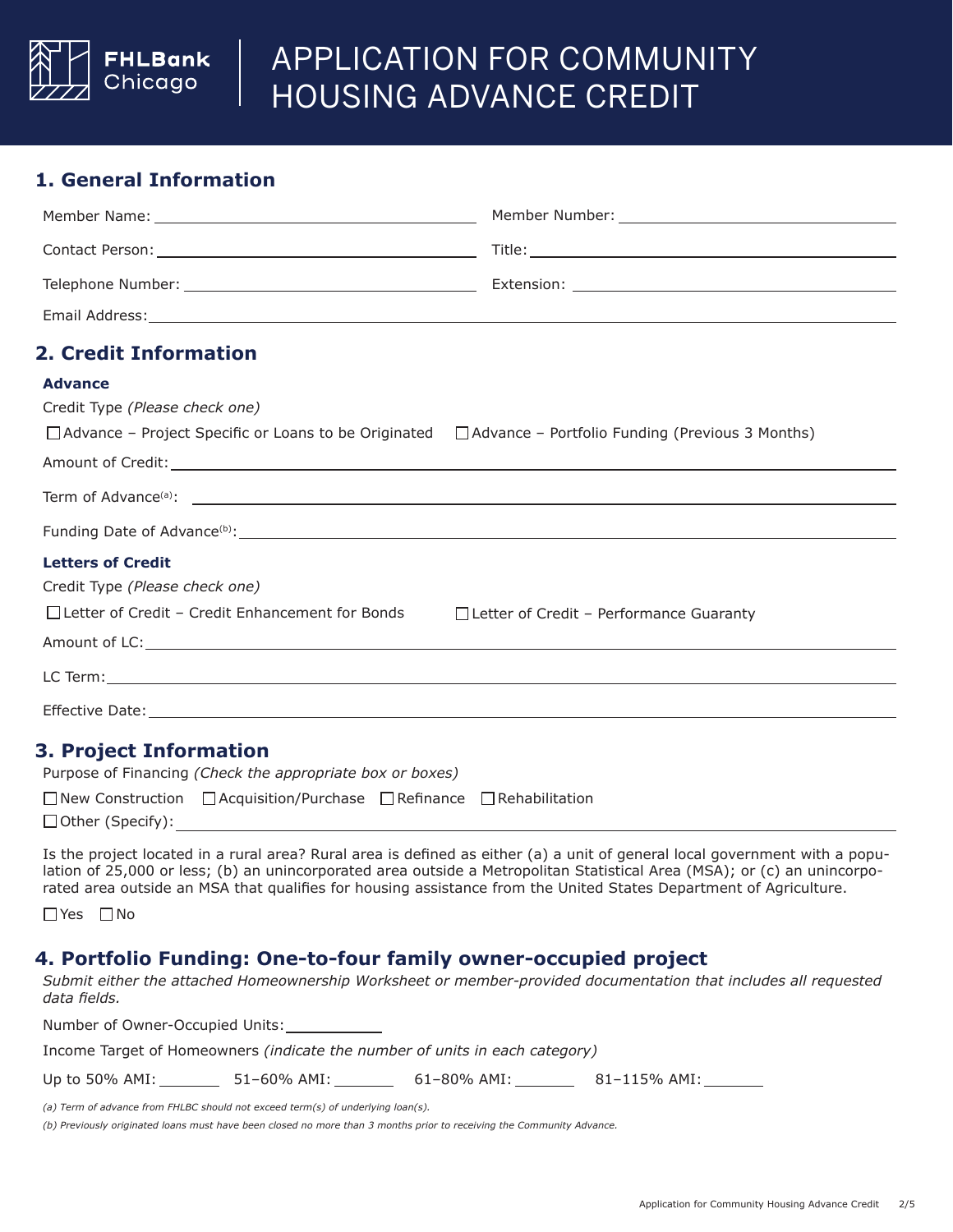

#### **5. Rental properties or manufactured housing parks**

*Submit either the attached Worksheet for Rental Properties and Manufactured Housing Parks; a rent roll or detailed unit mix reflecting rental rates; or documentation that ensures that rents will be restricted to income-eligible tenants.*

Is the project a manufactured housing park?  $\Box$  Yes  $\Box$  No

Provide a brief description of the project:

| Number of Rental Units: |                                                                                 | Total Project Cost: ________ |              |            |  |
|-------------------------|---------------------------------------------------------------------------------|------------------------------|--------------|------------|--|
|                         | Income Target of Rental Tenants (indicate the number of units in each category) |                              |              |            |  |
| Up to 50% $AMI:$        | 51–60% AMI:                                                                     | 61–80% AMI:                  | 81–115% AMI: | $>115\%$ : |  |

#### **6. Authorized Signature**

*The undersigned duly authorized officer, acting with full authority to make the certifications below on behalf of the member, hereby certifies that:*

- *The member will comply with the provisions of the Community Investment Cash Advance Program pursuant to Section 1430 of the Federal Home Loan Bank Act, regulations of the Federal Housing Finance Agency (12 CFR Part 1292), and guidelines and requirements of the FHLBC. (1)*
- *(2) Equity proceeds of the refinancing of rental housing and manufactured housing parks were/will be used to rehabilitate the project or to preserve affordability for the current residents.*

Authorized Signature

Officer Name (please print)

Officer Title **Example 2** Date of the Date of the United States of the Date of the Date of the Date of the Date of the Date of the Date of the Date of the Date of the Date of the Date of the Date of the Date of the Date of

Email the completed application, worksheet, and required documentation to: Community Investment Group Email: CICA@fhlbc.com

Questions? Contact Community Investment at 312-565-5824

Allow a minimum of 24 to 48 hours processing time for application approval.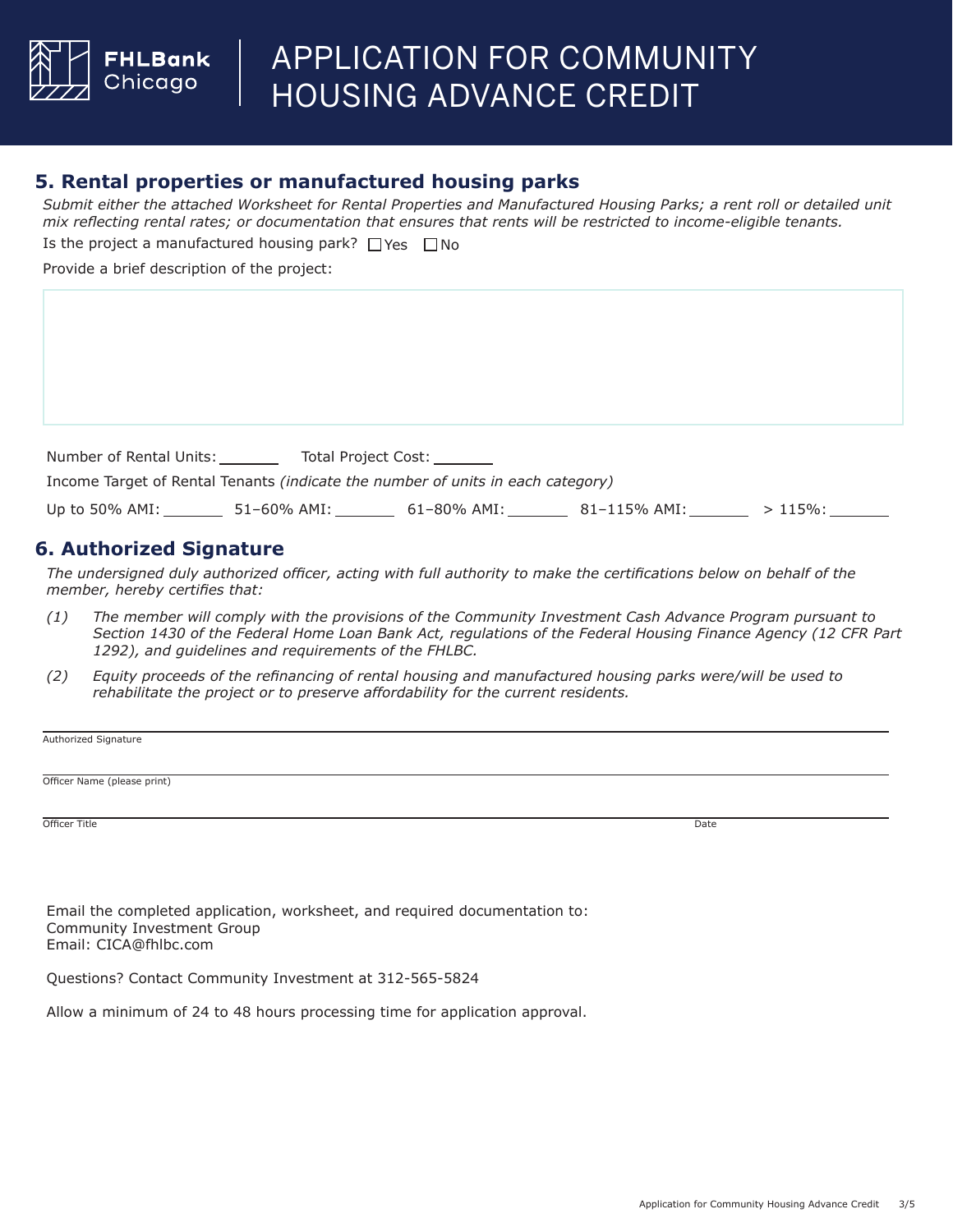

#### **Homeownership Worksheet(c)**

| Loan $#$ | Loan/LC<br>Amount | Household<br><b>Income</b> | $\frac{9}{6}$ of<br>Median(d) | <b>City</b> | County | <b>State</b> | <b>Zip Code</b> | $\frac{Loan/LC}{Date^{(e)}}$ | Loan/LC<br>Term | Refinance<br>Y/N |
|----------|-------------------|----------------------------|-------------------------------|-------------|--------|--------------|-----------------|------------------------------|-----------------|------------------|
|          |                   |                            |                               |             |        |              |                 |                              |                 |                  |
|          |                   |                            |                               |             |        |              |                 |                              |                 |                  |
|          |                   |                            |                               |             |        |              |                 |                              |                 |                  |
|          |                   |                            |                               |             |        |              |                 |                              |                 |                  |
|          |                   |                            |                               |             |        |              |                 |                              |                 |                  |
|          |                   |                            |                               |             |        |              |                 |                              |                 |                  |
|          |                   |                            |                               |             |        |              |                 |                              |                 |                  |
|          |                   |                            |                               |             |        |              |                 |                              |                 |                  |
|          |                   |                            |                               |             |        |              |                 |                              |                 |                  |
|          |                   |                            |                               |             |        |              |                 |                              |                 |                  |
|          |                   |                            |                               |             |        |              |                 |                              |                 |                  |
|          |                   |                            |                               |             |        |              |                 |                              |                 |                  |
|          |                   |                            |                               |             |        |              |                 |                              |                 |                  |
|          |                   |                            |                               |             |        |              |                 |                              |                 |                  |
|          |                   |                            |                               |             |        |              |                 |                              |                 |                  |

## **Total Loan/LC Amount:**

- (c) A member-generated form is acceptable, provided that it includes the same data fields as this Homeownership Worksheet.
- (d) Assume a 4-person household.
- (e) Previously originated loans must have been closed no more than 3 months prior to receiving the Community Advance.